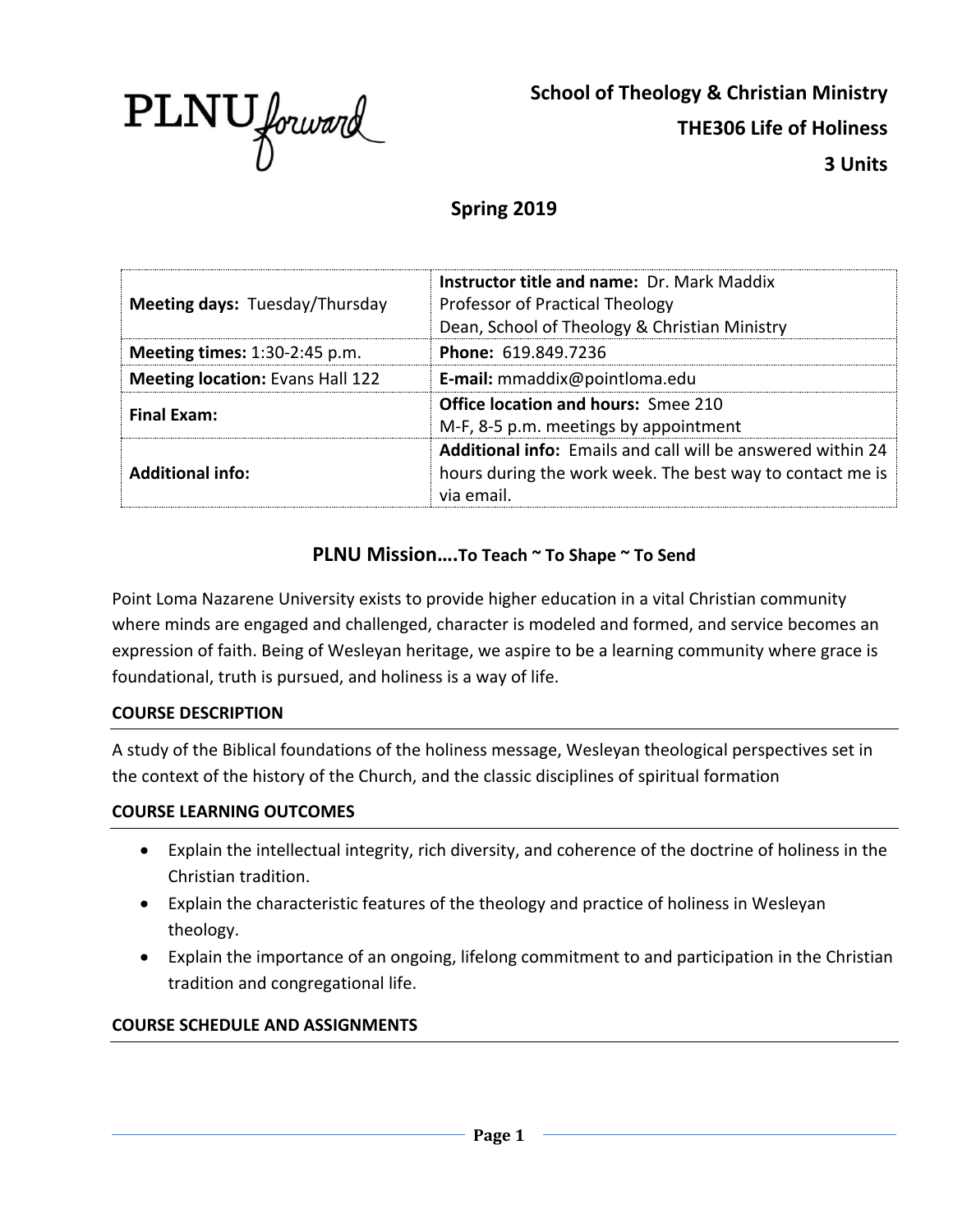| <b>DATE</b><br><b>PRESENTED</b> | <b>CLASS CONTENT OR ASSIGNMENT</b>      | <b>ASSIGNMENT</b><br><b>DUE DATE</b>        |
|---------------------------------|-----------------------------------------|---------------------------------------------|
|                                 |                                         | Maddix & Leclerc, Intro & Ch. 1             |
| Thurs., Jan 10                  | Introduction to Life of Holiness        | <b>Reading Report #1</b>                    |
| Tues., Jan. 15                  |                                         | Maddix & Leclerc, Chs. 2-3                  |
|                                 | <b>Revelation and Scripture</b>         | <b>Reading Report #2</b>                    |
|                                 |                                         | Thompson, Chs. 1-2                          |
| Thurs., Jan. 17                 | Scripture as Formation                  | Read Maddix & Thompson                      |
|                                 |                                         | article posted on Canvas.                   |
| Tues., Jan. 22                  | Triune God of Holy Love                 | Maddix & Leclerc, Ch. 4                     |
|                                 |                                         | <b>Reading Report #3</b>                    |
| Thurs., Jan. 24                 | The Person of Jesus Christ              | Maddix & Leclerc, Ch. 5                     |
|                                 |                                         | <b>Lectio Divina Reflection Due</b>         |
| Tues., Jan. 29                  | The Person of the Holy Spirit           | Maddix & Leclerc, Ch. 6                     |
|                                 |                                         | <b>Reading Report #4</b>                    |
| Thurs., Jan 31                  | Communicating to God through Prayer     | Thompson, Ch. 3                             |
| Tues., Feb. 5                   | <b>Life of Holiness Group Work</b>      | Maddix & Leclerc, Chs. 7-8                  |
|                                 |                                         | <b>Reading Report #5</b>                    |
| Thurs., Feb. 7                  | Created in the Image of God (Imago Dei) | Maddix & Leclerc, Chs. 9-11                 |
| Tues., Feb. 12                  | The work of Christ-Salvation/Holiness   | Maddix & Leclerc, Ch. 12-13                 |
|                                 |                                         | <b>Reading Report #6</b>                    |
| Thurs., Feb. 14                 | <b>Theology Table Discussion</b>        | <b>Theology Refection Due</b>               |
| Tues., Feb. 19                  | <b>Growing Spiritually</b>              | Maddix & Leclerc, Ch. 15                    |
|                                 |                                         | <b>Reading Report #7</b>                    |
| Thurs., Feb. 21                 | <b>Reclaiming Sabbath Rest</b>          | <b>Sabbath/Self-Care Due</b>                |
| Tues., Feb. 26                  | Prayer and Common Worship               | Thompson, Ch. 4                             |
| Thurs., Feb. 28                 | <b>Mid-Term Exam</b>                    |                                             |
| <b>Mar. 4-8</b>                 | <b>SPRING BREAK</b>                     |                                             |
| Tues., Mar. 12                  | <b>Life of Holiness Group Work</b>      |                                             |
| Thurs., Mar. 14                 | The Church and Worship                  | Maddix & Leclerc, Ch. 16                    |
|                                 |                                         | <b>Reading Report #8</b>                    |
| Tues., Mar. 19                  | Practice of Fasting & Self-Denial       | Thompson, Ch. 5                             |
|                                 |                                         | <b>Worship Reflection Due</b>               |
| Thurs., Mar. 21                 | <b>Conscience and Accountability</b>    | Thompson, Ch. 6<br><b>Reading Report #9</b> |
| Tues., Mar. 26                  | Spiritual Discernment                   | Thompson, Chs. 7,9                          |
|                                 |                                         | <b>Service Reflection Due</b>               |
| Thurs., Mar. 28                 | Developing at Rule of Life              | <b>Reading Report #10</b>                   |
| Tues., April 2                  | The Church and Mission                  | Maddix & Leclerc, Chs. 17-18                |
|                                 |                                         | Thompson, Ch. 8                             |
| Thurs., April 4                 | Hospitality                             | <b>Reading Report #11</b>                   |
|                                 |                                         | <b>Rule of Life Due</b>                     |
| Tues., April 9                  | <b>Resurrection Hope</b>                | Maddix & Leclerc, Ch. 19                    |
|                                 |                                         | <b>Reading Report #12</b>                   |
| Thurs., April 11                | Service and Compassion                  |                                             |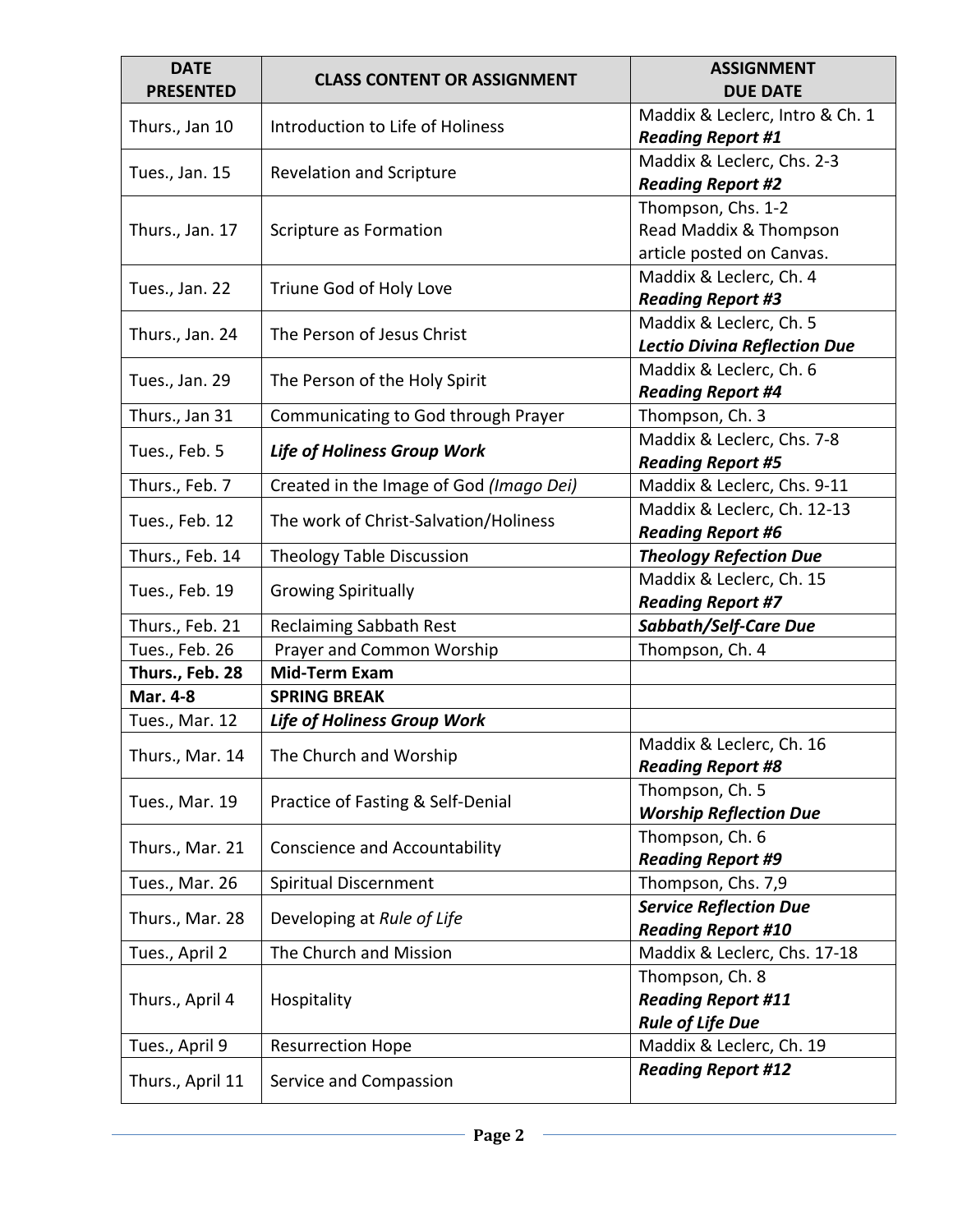| Tues, April 16   | <b>Creation Care</b>                        | <b>Book Report Due</b>              |
|------------------|---------------------------------------------|-------------------------------------|
| Thurs., April 18 | <b>NO CLASS-EASTER BREAK</b>                |                                     |
| Tues., April 23  | <b>Life of Holiness-Group Presentations</b> | <b>Group Presentation Paper Due</b> |
| Thurs., April 25 | <b>Life of Holiness-Group Presentations</b> | <b>Group Presentation Paper Due</b> |
|                  | <b>Final Exam</b>                           |                                     |

#### **REQUIRED TEXTS AND RECOMMENDED STUDY RESOURCES**

- Maddix, Mark A. & Diane Leclerc. *Essential Beliefs: A Wesleyan Primer.* Kansas City: Beacon Hill Press, 2016. ISBN 978-0834135703
- Smith, Gary. *Radical Compassion: Finding Christ in the Heart of the Poor.* Chicago: Loyola Press, 2002. ISBN 978-0829420005
- Thompson, Marjorie, *Soul Feast: An Introduction to the Christian Spiritual Life*. Revised Ed. Louisville: Westminster John Knox Press, 2014. ISBN 978-0664239244

#### **ASSESSMENT AND GRADING**

- **1. Course Reading (100 points).** You are expected to do the weekly readings for the course. On "Wednesday Discussions" you are to turn in a 3 x 5 card with what percentage of reading you completed that week and 3-4 discussion questions. We will plan to have group and class discussion on those days. There will be 12 reading reports and your top 10 grades will be included. Each report is 10 points each.
- **2. Life of Holiness Group Presentation (125 points).** Choose a chapter from *Essential Beliefs* or *Soul Feast* and provide a 15-minute class presentation on the one of these options:
	- *Essential Beliefs*-Choose a chapter on a topic of theology that you would like to explore. For example, you might want to use the quadrilateral to discuss what Scripture has to say about such contemporary issues as racism, war, homosexuality, immigration, etc. Or what why is their evil in the world?
	- *Soul Feast***-**Choose a chapter regarding a particular spiritual practice and explore the meaning behind the practice by asking the following questions:
		- **i.** *What is the historical framework that informed this practice? What were some of the key historical theologians that impacted this view (Wesley, Luther, Augustine, Barth, etc.)?*
		- **ii.** *Is this a practice that is common in your church today?*
		- **iii.** *What is the Scripture basis of this practice?*
		- **iv.** *How does this practice help people today grow toward holiness? What are the challenges and opportunities of participating in this practice?*

*Submit a 500-750 word essay showing the bibliographic resources you consulted and how the team worked together. Each person is to submit a separate paper.* 

### **3. Practicing our Faith (75 points each)**

**• Lectio Divina**-Complete a Lectio Divina exercise and write a 500-750-word response that details: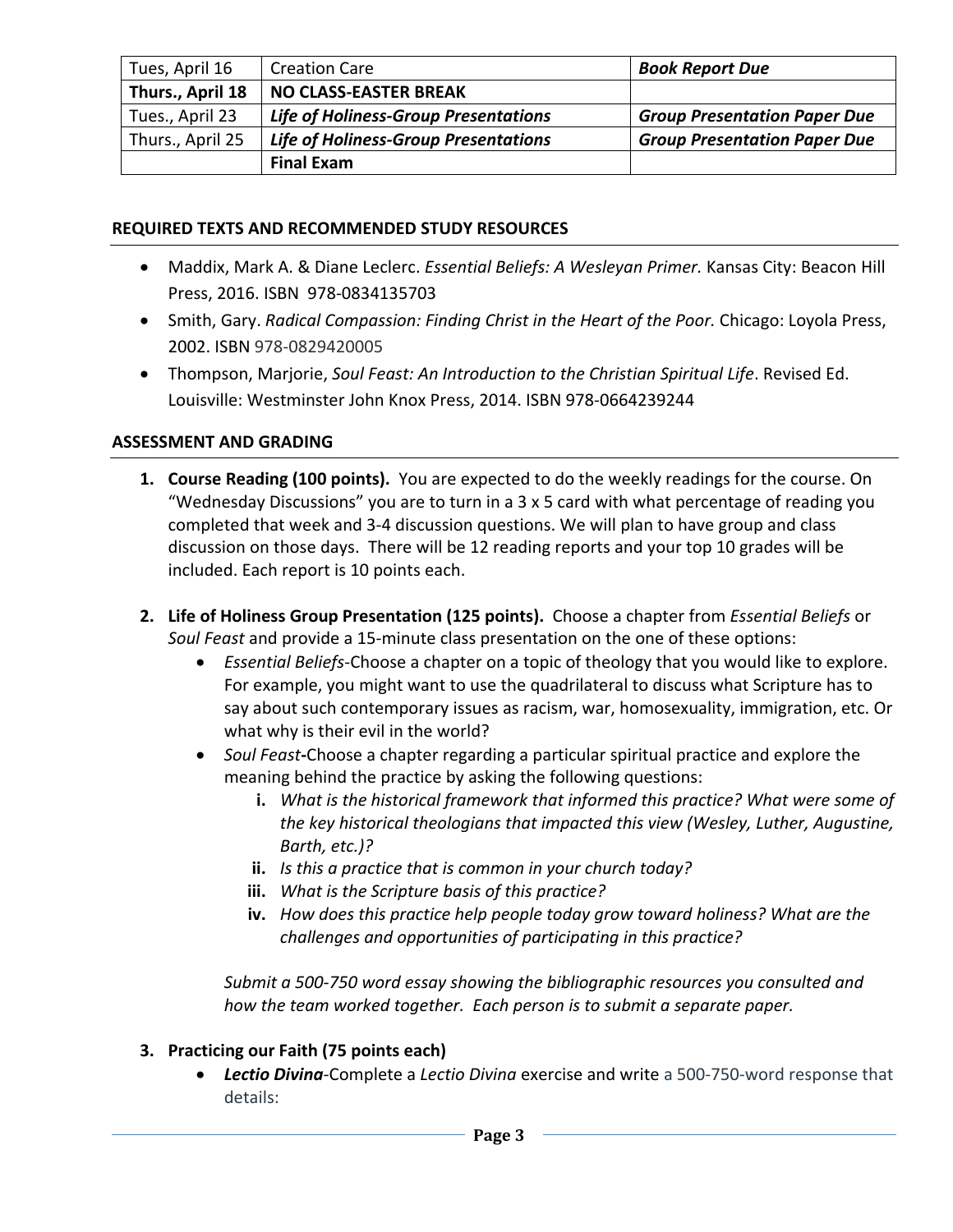- **i.** Where you did this exercise?
- **ii.** What passage you chose?
- **iii.** What did you learn? What did you appreciate or struggle with in each of the 4 steps: *lectio, meditatio, oratio, contemplatio*.
- **iv.** What questions you have or insights you gained about how to read the Bible in this slow, ancient way?
	- More assignment details are on Canvas.
- *Worship Service-*Attend a worship service outside of your tradition, preferably with a different cultural group and write at 500-750-word response that addresses the following areas:
	- *i. Describe the service you attended (include worship space and symbols) and compare it to your own church tradition or PLNU chapel based on aspects of preparation, singing, prayer, preaching, sacraments, and interaction of congregants.*
	- *ii. Conclude with what stepping out of your pattern of worship taught you about Christian worship.*
	- *iii. Take a photo of yourself attending the service and copy it into your paper.* **More** assignment details are on Canvas.
- *Sabbath/Self Care-*During one week in class you are to take an intentional time of Sabbath in one of the following ways:
	- *i.* Technology Sabbath-you take one day (24 hours) and do not engage in any email, phone, or texting.
	- ii. Solitude-you take one day (24 hours) to be alone and not talk or engage in conversation with anyone. This is a time to rest and relax. 3
	- *iii.* Exercise-you excise three times during a week as part of your self-care. Write a 500-750-word essay describing how this Sabbath rest improved your sense of well-being, reduced your anxiety, and helped you connect with God. More assignment details are on Canvas.
- *Community Service-*At the heart of holy living is serving other in acts of compassion. You are to engage in 5-7 hours of service in an area that you haven't experienced previously. You are to write a 500-750 describing where you served, what you did, and what you learned about other people & cultures. Briefly describe what it taught you about God. More assignment details are on Canvas.
- *Developing a Rule of Life***-**Develop a *Rule of Life* that articulates your pattern of spiritual growth and development. The Rule of Life becomes a document that summarizes principles and practices that will deepen your relationship with Christ and help you grow in personal and social holiness. The Rule of life is to be 500-750 words. The Rule of life instructions are provided on canvas.
- **4. Theological Reflection Paper (100 points).** After listening to the lectures and reading Maddix & Leclerc regarding basic Christian beliefs from a Wesleyan perspective, write a 750-1000-word essay describing aspects of God, Scripture, Humanity, Creation, Salvation, Sanctification, or Eschatology that include areas of agreement or disagreement. This could be fostered by questions raised during the class lectures or readings. The essay is to reflect your understanding of key theological ideas from your own tradition including aspects of commonality and difference. More assignment details are on Canvas.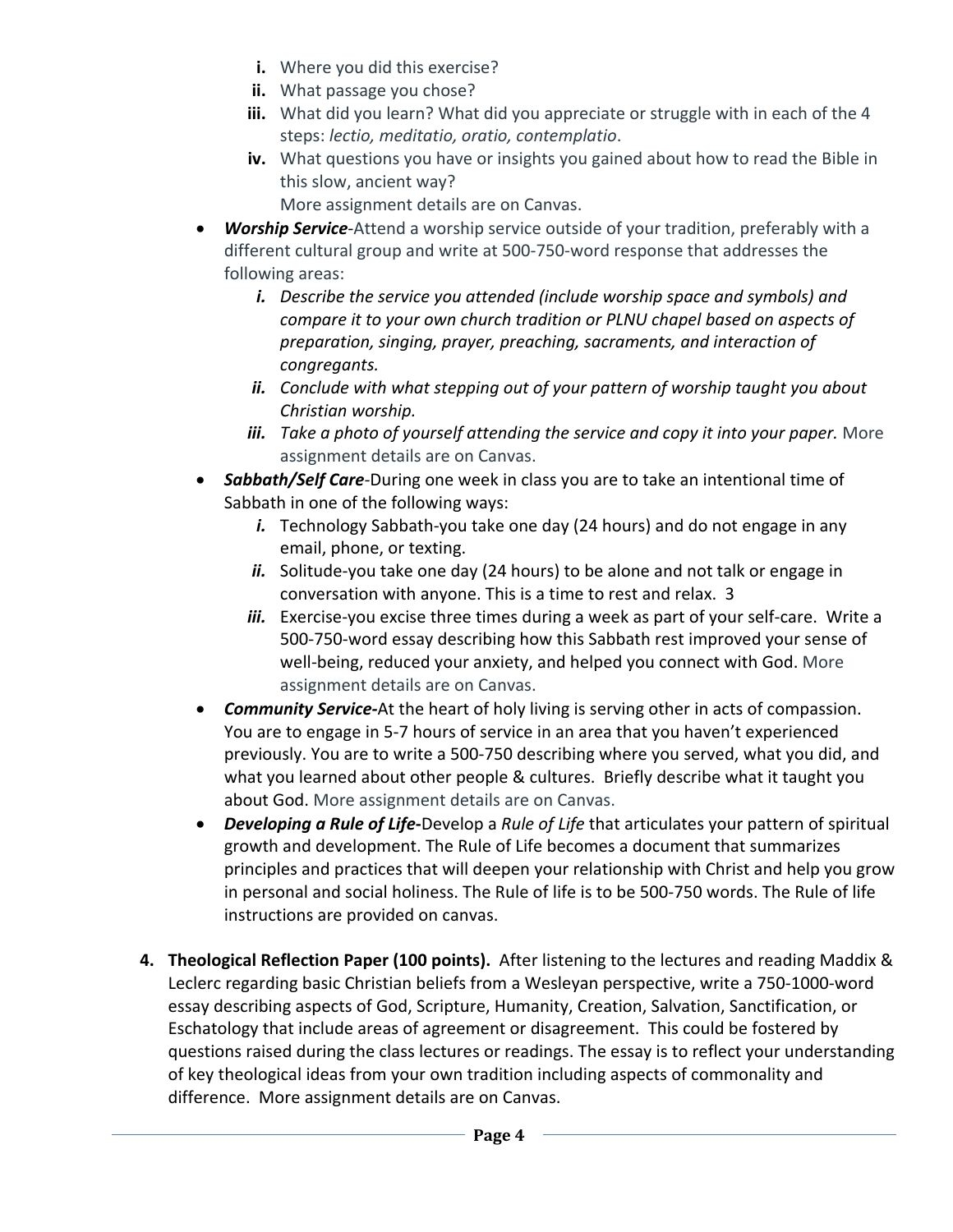**5. Book Review on** *Radical Compassion* **(100 points).** Read *Radical Compassion* and write a 750- 1000-word book review that explores how the authors stories has shaped your understanding of the poor and homeless, particularly as it relates to living a holy life. The paper should also reflect your understanding of some of the key themes the author has developed in the book. More assignment details are on Canvas.

## **6. Midterm and Final Exam (100 points each)**

- **7. Extra Credit Lectures (10 points each).** You can get extra credit for attending these upcoming lectures:
	- Wiley Lectures with Dr. Brian Bantum, Monday, Feb 11, 11:00-11:55; Tues., Feb. 12, 9:30-10:20; Wednesday, Feb. 13, 8:30-9:20. Crill Performance Hall.

| Assignment percentage:                                                                                                                                                                                                                                                                                     | Grading Scale based on 1000 points                                                                                                                                                                       |  |
|------------------------------------------------------------------------------------------------------------------------------------------------------------------------------------------------------------------------------------------------------------------------------------------------------------|----------------------------------------------------------------------------------------------------------------------------------------------------------------------------------------------------------|--|
| Reading Reports 10%<br>$\bullet$<br>Life of Holiness Group Presentation 12.5%<br>$\bullet$<br>Reflection/Observation Papers 37.5%<br>$\bullet$<br>Theological Reflection Paper 10%<br>$\bullet$<br><b>Book Review</b><br>10%<br>$\bullet$<br>Mid-term Exam 10%<br>$\bullet$<br>Final Fxam 10%<br>$\bullet$ | A=930-1000<br>$C = 730 - 769$<br>$A = 929 - 900$<br>$C = 700 - 729$<br>$B+=870-899$<br>$D+ = 670 - 699$<br>B=830-869<br>D=630-669<br>$B = 800 - 829$<br>$D = 600 - 629$<br>$C+=770-799$<br>$F = 0 - 599$ |  |

## **INCOMPLETES AND LATE ASSIGNMENTS**

All assignments are to be submitted/turned in by the beginning of the class session when they are due—including assignments posted in Canvas. Incompletes will only be assigned in extremely unusual circumstances.

## **FINAL EXAMINATION POLICY**

Successful completion of this class requires taking the final examination **on its scheduled day**. The final examination schedule is posted on the [Class Schedules](http://www.pointloma.edu/experience/academics/class-schedules) site. No requests for early examinations or alternative days will be approved.

### **PLNU COPYRIGHT POLICY**

Point Loma Nazarene University, as a non-profit educational institution, is entitled by law to use materials protected by the US Copyright Act for classroom education. Any use of those materials outside the class may violate the law.

### **PLNU ACADEMIC HONESTY POLICY**

Students should demonstrate academic honesty by doing original work and by giving appropriate credit to the ideas of others. Academic dishonesty is the act of presenting information, ideas, and/or